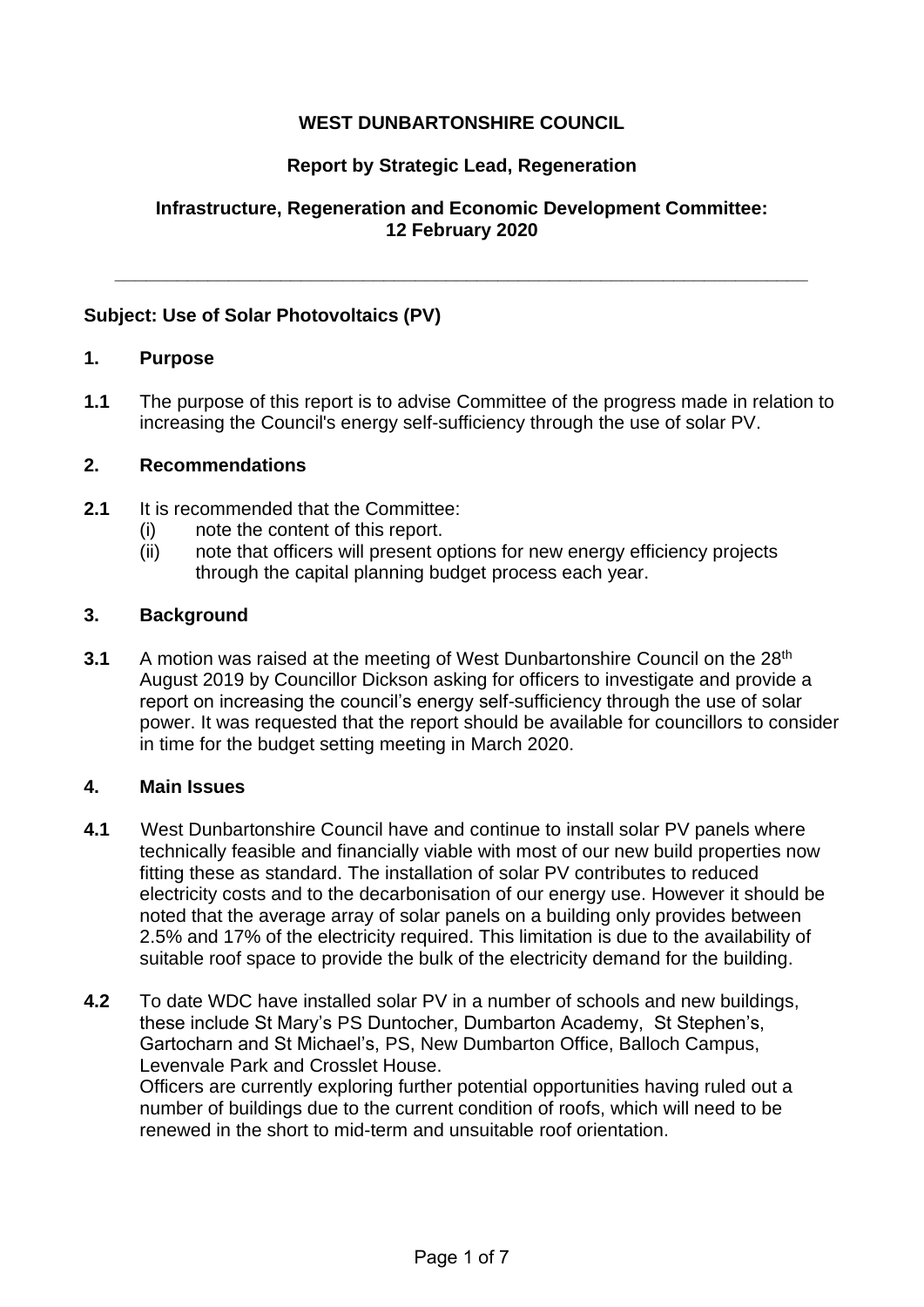- **4.3** Appendix 1 illustrates the costs, anticipated payback period and financial return on investment for the installation of solar PV panels in larger operational buildings. The Council will also ensure that it maximises opportunities for solar PV in new building design exceeding building standards where feasible to reduce future electricity revenue costs. See Appendix 1.
- **4.4** The Energy team are also currently carrying out a number of energy efficiency projects which will result in financial savings and carbon reduction, such as lighting upgrades to energy efficient LED in a number of properties, boiler replacements, improvements to the Building Management System, electricity and water meter upgrades etc. These are shown in Appendix 2.
- **4.5** WDC are currently developing a District Heating Network at the Queens Quay site in Clydebank which is based on water source heat pump technology, taking energy from the River Clyde in order to provide low cost heat to the different users within the site including residential properties, College, Leisure Centre, Town Hall, Care Home and the Health and Care centre. Future proposals include expansion of the District Heating Network to provide heat to the Golden Jubilee Hospital and across the A814 towards the Clyde Regional Shopping centre and the wider residential area reducing the impacts of climate change and fuel poverty.
- **4.6** Officers have prepared a Capital bid for further projects in the coming years which will be prioritised on the estimated payback period. These include doing more in the following areas; lighting upgrades to LED lighting, heating controls upgrades and improvements, boiler and air handing unit replacements and general energy saving measures all as illustrated in Appendix 3.
- **4.7** Solar PV at St Peters the Apostle is currently at design feasibility stage with costs being confirmed. Please note one other PV system is being proposed in the capital bid at this time. Appendix 1 shows potential of PV on other buildings.
- **4.8** The team are continuously exploring further opportunities to reduce costs and emissions in council buildings such as air source and ground source heat pumps, wind generation and battery storage and will report and make further bids for funding as innovative technologies mature and become financially viable and technically feasible.

# **5. People Implications**

**5.1** Energy officer time investigating opportunities for additional sites to potentially install solar PV and carry out Energy Efficiency projects across the council's operational buildings.

# **6. Financial and Procurement Implications**

- **6.1** There are no direct procurement implications arising from this report.
- **6.2** An investment of £141K at St Mary's, St Stephens, Gartocharn and St Michael's Primary Schools PV installations, has resulted in an average saving of £17.5K per annum giving an 8 year payback.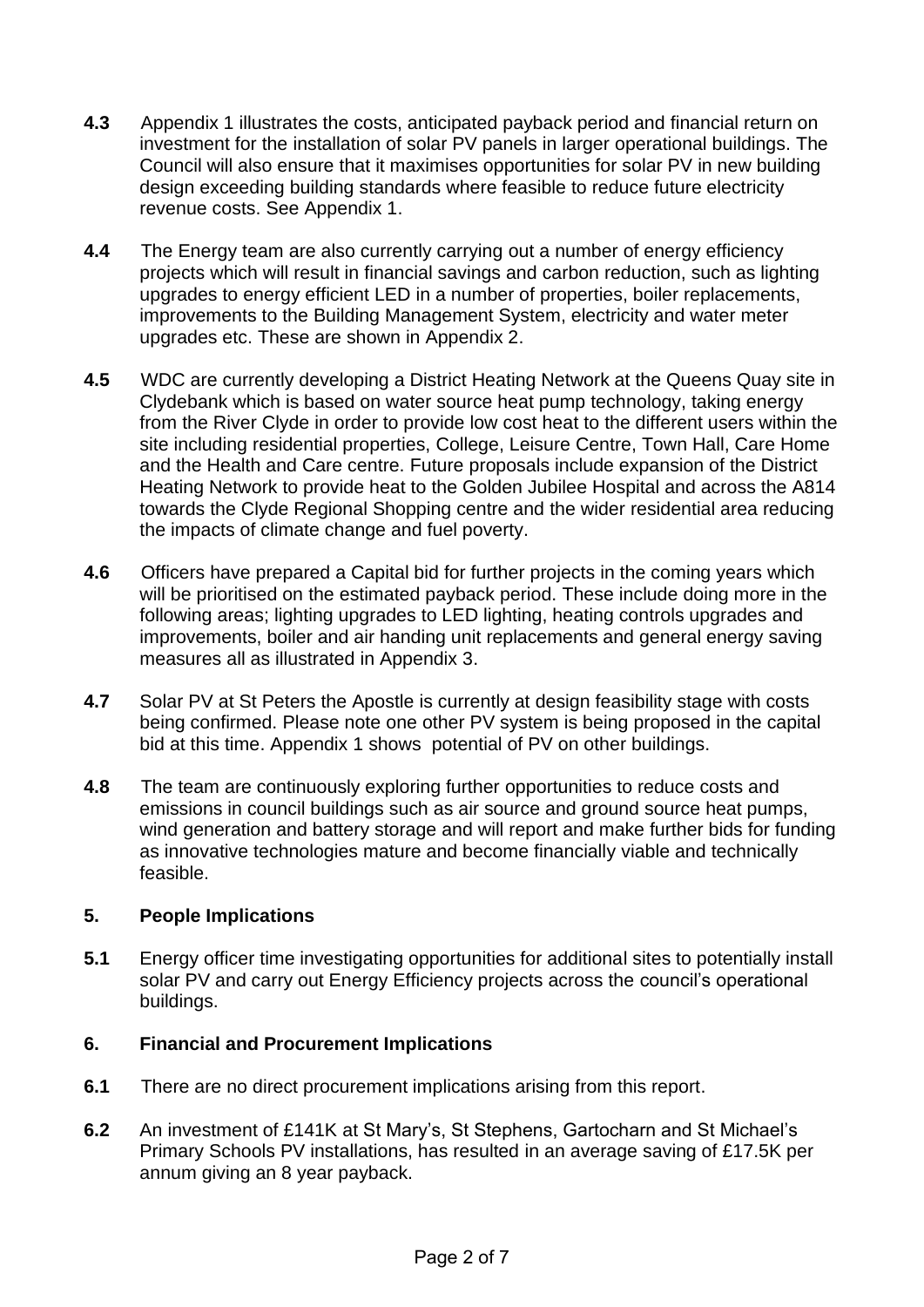# **7. Risk Analysis**

**7.1** There is a risk that the energy generated will not match that anticipated if the weather is poorer than the average forecast, as solar panels achieve peak performance on clear, sunny days. In addition if any of the PV equipment fails then the output of the PV system will be reduced. It is therefore important that the performance of the PV against the expected yield is monitored. The inverters, converting the Direct Current from the solar panels to the required mains Alternating Current have an approximate lifespan/lifecycle of 10 years and replacement may be required to regain output. Remote monitoring systems and inverters have been included in the costs of PV in Appendix 1 to minimise this risk.

# **8. Equalities Impact Assessment (EIA)**

**8.1** A screening of the proposal did not indicate any relevance in terms of equalities groups, human rights or health. However, the Council is required to give due regard to the impact of strategic decisions in terms of the Fairer Scotland Duty.

# **9. Consultation**

**9.1** No consultation has been carried out with stakeholders to date in respect of this report, but will take place with relevant stakeholders prior to install should approval be given to proceed.

## **10. Strategic Assessment**

- **10.1** This proposal will contribute to improving economic growth and employability; and improving local housing and environmentally sustainable infrastructure.
- **10.2** Installation of solar panels will contribute to delivery of the Council strategic priorities through contributing to improving economic growth and employability; and improving local housing and environmentally sustainable infrastructure. Further opportunities to maximise the positive social, economic and environmental impact for West Dunbartonshire through the contract will also be explored, e.g. through the use of Community Benefit Clauses.

## **Jim McAloon Strategic Lead, Regeneration 7 January 2020**

| <b>Person to Contact:</b> | Craig Jardine – Corporate Assets Manager,<br>Council Offices, 6-14 Bridge Street, Dumbarton, G82 1NT.<br>Telephone: 01389 737829<br>e-mail: craig.jardine@west-dunbarton.gov.uk |  |  |  |  |
|---------------------------|---------------------------------------------------------------------------------------------------------------------------------------------------------------------------------|--|--|--|--|
|                           | John McKenna - Energy & Compliance Co-ordinator<br>Council Offices, 6-14 Bridge Street, Dumbarton, G82 1NT<br>Tel. 01389 737325<br>e-mail: john.mckenna@west-dunbarton.gov.uk   |  |  |  |  |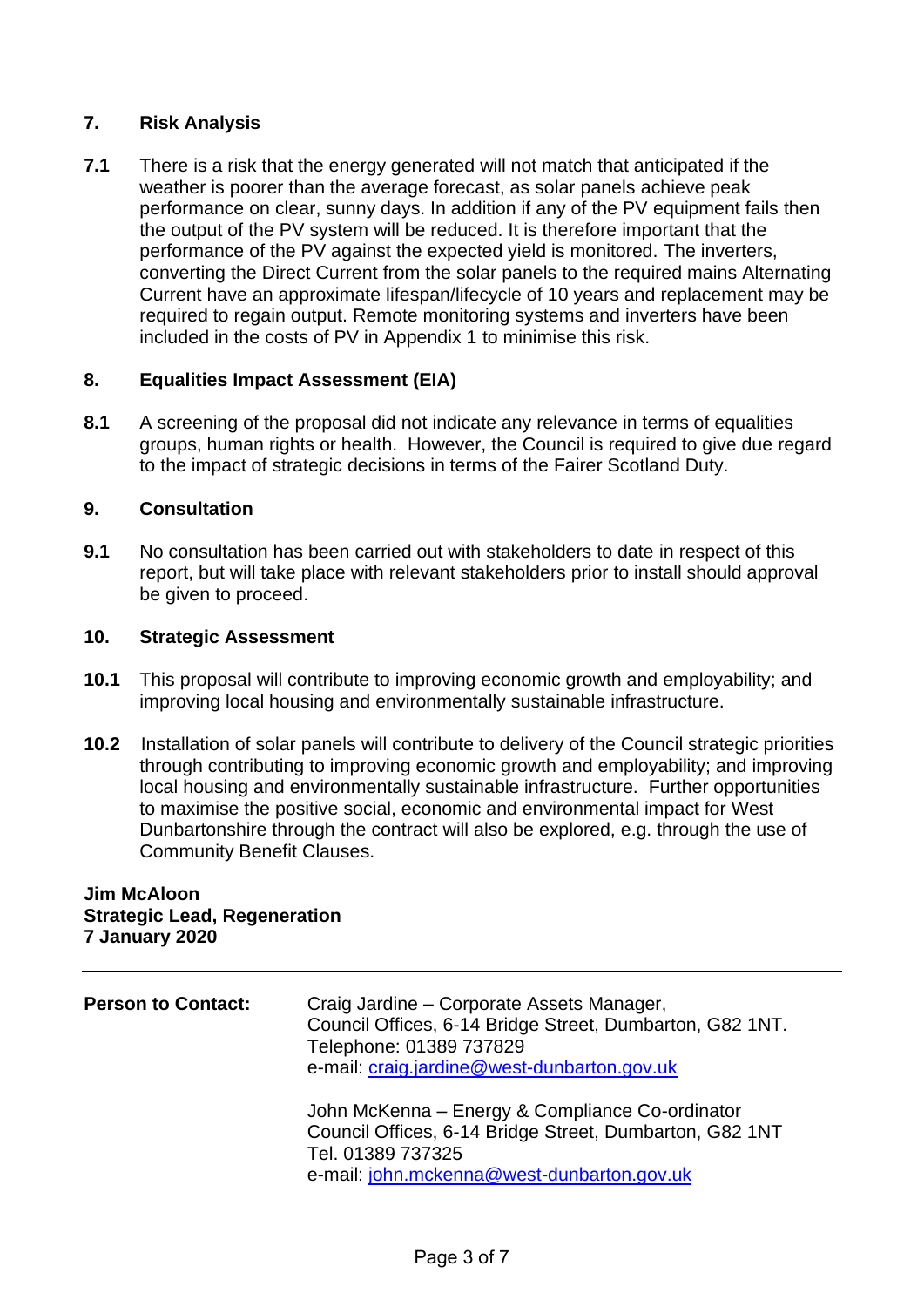| <b>Appendices:</b>        | Appendix 1 Solar PV installation costs<br>Appendix 2 Energy efficiency projects 2019/2020<br>Appendix 3 Proposed projects for 2020/2021 to 2021/2022 |  |  |  |
|---------------------------|------------------------------------------------------------------------------------------------------------------------------------------------------|--|--|--|
| <b>Background Papers:</b> | <b>None</b>                                                                                                                                          |  |  |  |
| <b>Wards Affected:</b>    | Αll                                                                                                                                                  |  |  |  |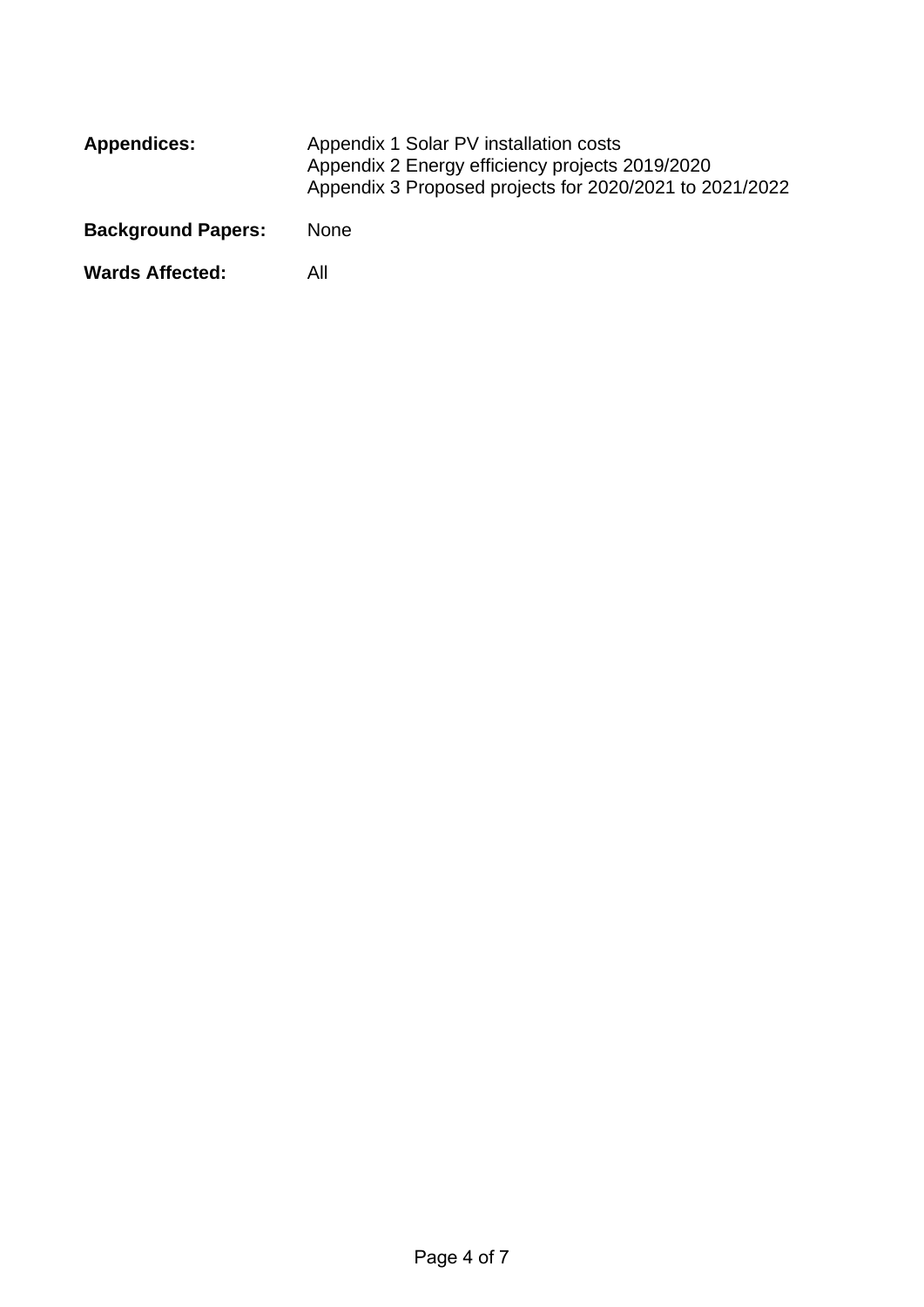# Appendix 1. Solar PV installation costs

This illustrates the costs, anticipated payback period and financial return on investment for the installation of Solar PV panels in larger operational buildings.

|                          | Α          | В          | C           | D       | E      | F                       | G       | н           |             |            |
|--------------------------|------------|------------|-------------|---------|--------|-------------------------|---------|-------------|-------------|------------|
|                          |            |            |             |         |        | 25 year                 |         | Electricity | Operational | 25 year    |
|                          |            |            | Annual      |         | Annual | <b>Invertor</b>         |         | Saved       | Maintenance | Total      |
|                          | System     | Annual     | Electricity | System  |        | Maintenance Replacement | Payback | over 25     | costs over  | Return on  |
| Site                     | Size       | Generation | saving      | Cost    | cost   | Cost                    | Period  | Years       | 25 Years    | Investment |
|                          | <b>kWp</b> | kWh.       | £           | £       | £      | £                       | Years   | £           | £           | £          |
| St Peter the Apostle     | 101.1      | 83,900     | 11.746      | 130,000 | 1,000  | 6,000                   | 11      | 391.190     | 34,158      | 221,032    |
| Vale of Leven Academy    | 269.75     | 210.405    | 29.058      | 299,750 | 1,500  | 13,000                  | 10      | 977.523     | 51,237      | 613,536    |
| Clydebank Leisure Centre | 67.9       | 52.419     | 5996        | 58,850  | 1,000  | 3.500                   | 10      | 201,697     | 34,158      | 105,189    |
| <b>Kilpatrick School</b> | 49         | 40.049     | 4,631       | 48.780  | 1,000  | 4,500                   | 11      | 155.799     | 20,495      | 82,024     |
| Our Lady & St Patricks   | 89.05      | 72.756     | 8.261       | 119.040 | 1,000  | 6,000                   | 14      | 277.890     | 34,158      | 118,692    |
| Aurora House             | 24.05      | 18.885     | 2.136       | 24.900  | 600    | 2,500                   | 12      | 71.841      | 20,495      | 23,946     |
| <b>St Euans Primary</b>  | 43.75      | 36.750     | 4.234       | 73.750  | 1,000  | 3,000                   | 17      | 142.445     | 34,158      | 31,537     |

The above indicative industry standard costs are calculated in the following way:

- 1) A current day time electricity cost of 14p/kWh
- 2) A 3% increase in electricity prices per year
- 3) A PV module performance degredation of 0.6% per year
- 4) An RPI increase of 2.5% for operational maintenance
- 5) ROI calculated by H-D-F-I in the columns above

It should also be noted that the costs for PPP schools include additional contractual costs.

Following an assessment of the information above, projects at St Peter the Apostle (subject to approval from PPP funders) and Clydebank Leisure Centre will be progressed. St Peter the Apostle will be funded from an existing solar budget for 2019/20 (£130K). Clydebank Leisure Centre is included as a proposal in the Capital bid for 2020/21 due to return on investment and roof suitability.

Vale of Leven Academy, Aurora House and Kilpatrick school will be considered for future projects and prioritised in line with other energy efficiency opportunities as part of future Capital bids or building upgrades programme.

Our Lady & St Patricks and St Eunan's have not been considered at this stage but will be re-assessed in the future in line with increases in electricity costs which could make these more viable.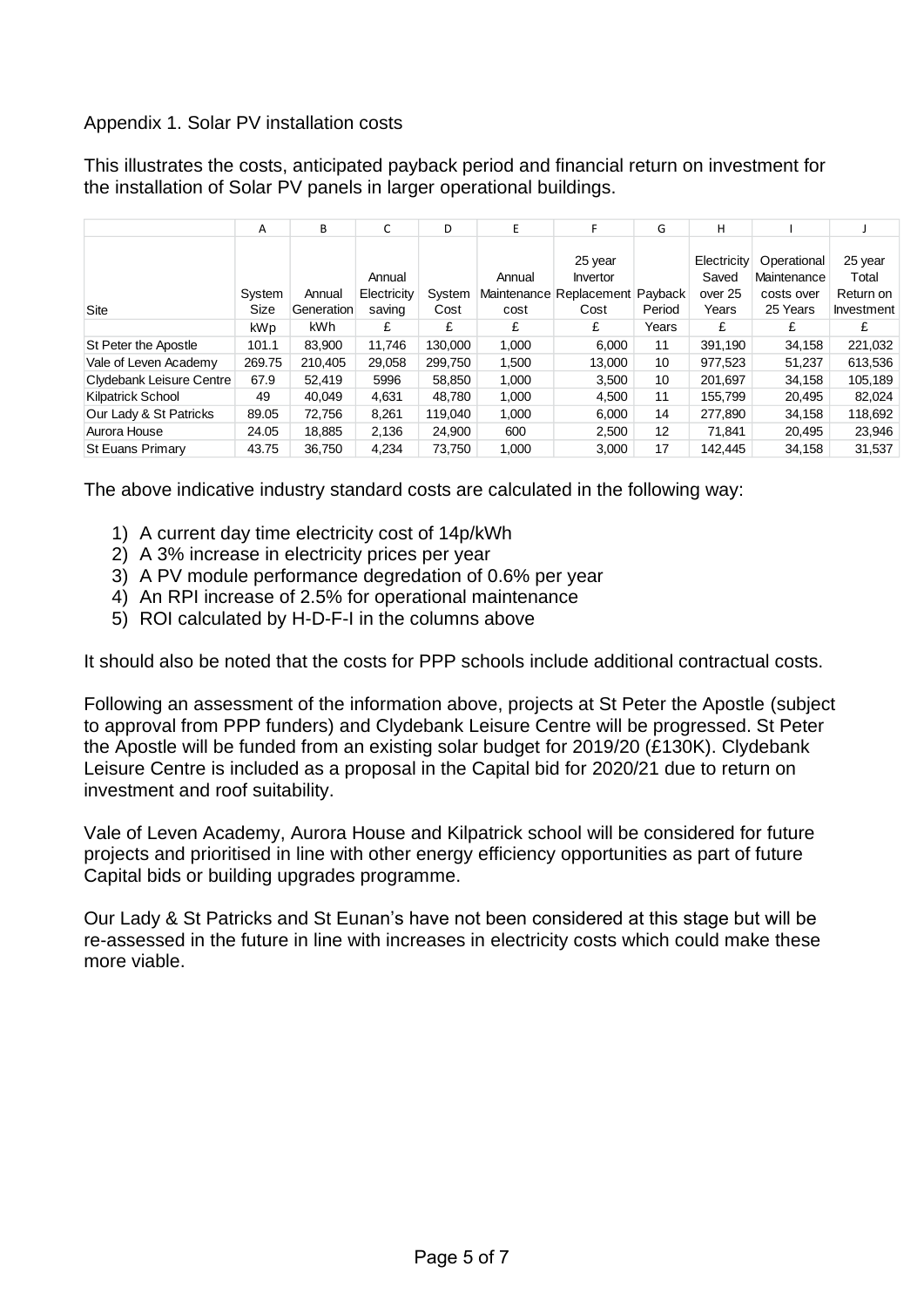# Appendix 2. Energy efficiency projects 2019/2020

# Current projects 2019/2020

|                                     |                                                           | <b>Capital</b> | <b>Energy</b>  | Annual         | Payback        |  |
|-------------------------------------|-----------------------------------------------------------|----------------|----------------|----------------|----------------|--|
| <b>Site</b>                         | Project                                                   | cost           | <b>Savings</b> | <b>Savings</b> | period         |  |
| Lighting                            |                                                           | £              | kWh            | £              | Years          |  |
|                                     |                                                           |                |                |                |                |  |
| Whitecrook Primary                  | Replace all existing lighting with LED                    | 36,000         | 32,143         | 4,500          | 8              |  |
| Carleith Primary                    | Replace all existing lighting with LED                    | 18,000         | 12,857         | 1,800          | 10             |  |
| Dumbarton Academy                   | Replace corridor only existing lighting with LE           | 33,000         | 29,464         | 4,125          | 8              |  |
| Dumbarton Library                   | Replace all existing lighting with LED<br>8,000<br>71,429 |                | 10,000         | 8              |                |  |
|                                     |                                                           |                |                |                |                |  |
| <b>Electricity Automatic meters</b> | Across all Council and Leisure sites                      | 48,000         | 68,571         | 9,600          | 5              |  |
|                                     |                                                           | 143,000        |                |                |                |  |
| <b>Solar PV</b>                     |                                                           |                |                |                |                |  |
|                                     |                                                           |                |                |                |                |  |
| St Peter the Apostle High School    | Solar Photovoltaic on roof                                | 130,000        | 83,900         | 11,746         | 11             |  |
|                                     |                                                           |                |                |                |                |  |
| Oil to Gas Boiler Replacement       |                                                           |                |                |                |                |  |
|                                     |                                                           |                |                |                |                |  |
| Carleith Primary                    | Replace existing boilers                                  | 130,000        | 180,556        | 10,833         | 12             |  |
| <b>Braehead Primary</b>             | Replace existing boilers                                  | 160,000        | 222,222        | 13,333         | 12             |  |
|                                     |                                                           |                |                |                |                |  |
| <b>Meadow Centre</b>                | AHU replacement                                           | 150,000        | 1,020,408      | 21,428         | $\overline{7}$ |  |
|                                     | Replace faulty heating valves, improved                   |                |                |                |                |  |
| <b>Quick wins</b>                   | biomass control                                           | 10,000         | 158,730        | 3,333          | 3              |  |
|                                     |                                                           |                |                |                |                |  |
|                                     |                                                           |                |                |                |                |  |
| Water Projects - LA wide            |                                                           |                |                |                |                |  |
|                                     | <b>Urinal Controls</b>                                    | 45,000         |                | 22,500         | $\overline{2}$ |  |
|                                     | Water meter Down size                                     | 16,000         |                | 12,000         | 1.3            |  |
|                                     | Water automatic meters                                    | 28,000         |                | 7,000          | 4              |  |
|                                     |                                                           | 669,000        |                | 132,199        |                |  |
|                                     |                                                           |                |                |                |                |  |
|                                     | <b>Total Capital Cost</b>                                 | 812,000        | Ann Sav        | 132,199        |                |  |